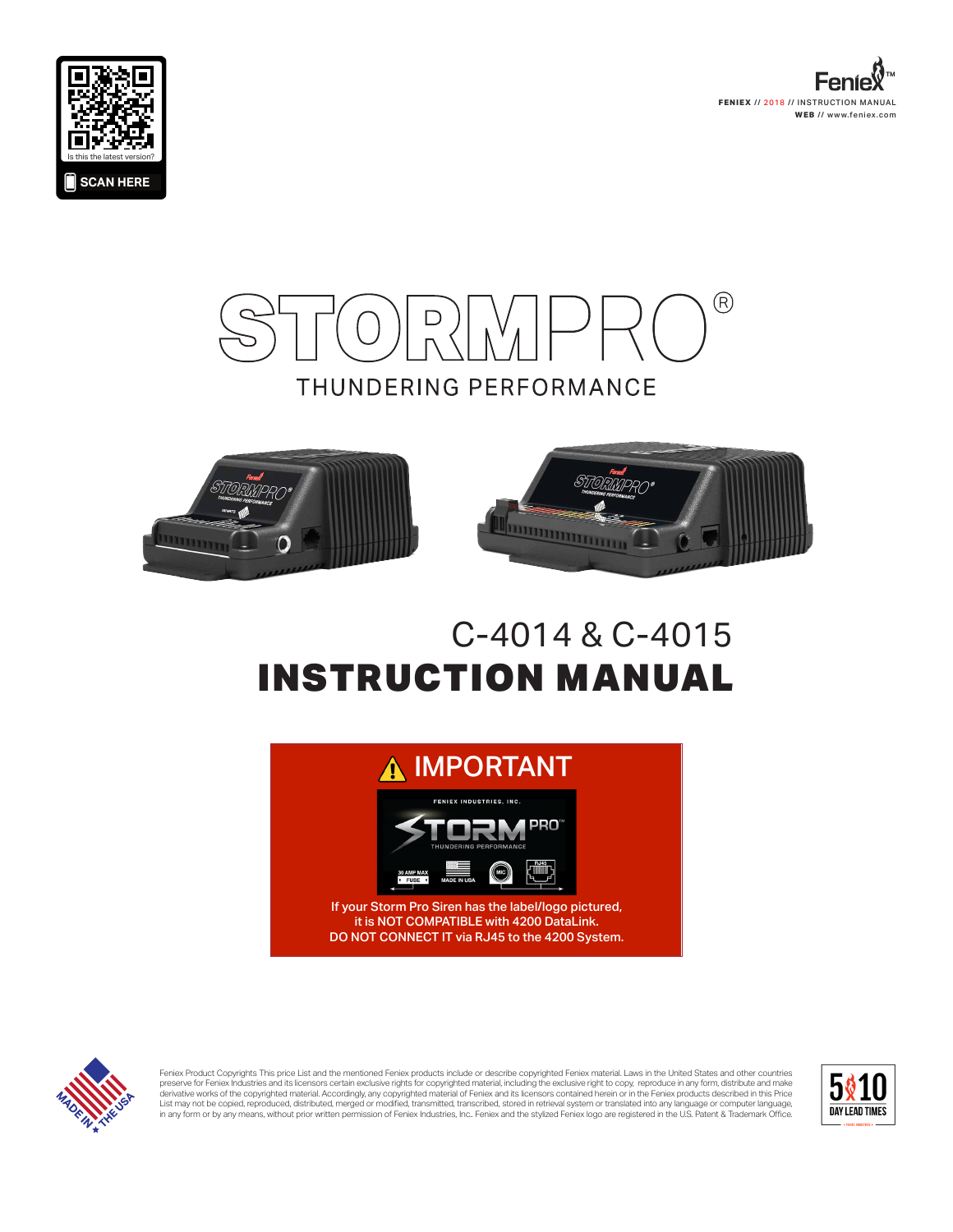## **TABLE OF CONTENTS**

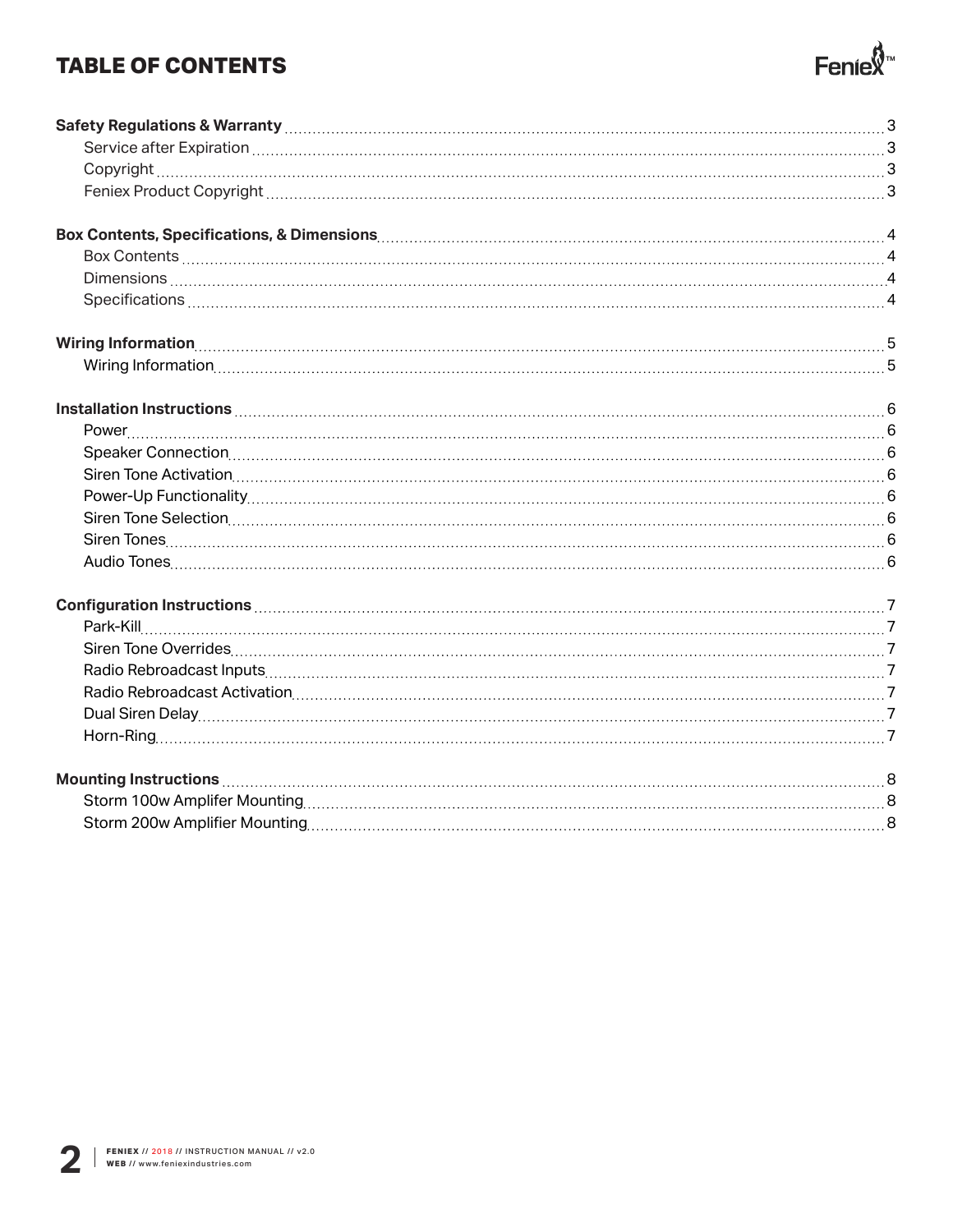# **SAFETY REGULATIONS & WARRANTY**



#### **SAFETY REGULATIONS**

The following provides all the information necessary to safely operate the previously listed products of Feniex Industries, Inc. Please read this manual thoroughly before installing or operating your new product in order to prevent any damage or injury. Failure to follow the listed instructions in this manual may result in damage to your products or personal injury.

- Proper installation of this product requires good knowledge of automotive systems, electronics & procedures.
- Please guarantee all vital components of the vehicle are not in danger of being damaged by drilling holes necessary for installation. Check all sides of the mounting surface before drilling any holes into the vehicle.
- Do not install this product in any way that interferes with the deployment of the air bag. Doing so may damage the effectiveness of the air bag & can lead to serious personal and vehicle injury. The installer will assume full responsibility of proper installation of the new unit.
- Please clean the mounting surface before installation of the unit when using tape, brackets, magnet, Velcro or suction cups.
- The product's ground wire must be connected directly to the negative (-) battery post for effective use of the unit. Please follow all wiring guidelines provided to guarantee long lifespan & productivity. Failing to follow these instructions may result in damage to the product.

#### **WARRANTY**

Feniex Industries, Inc. warrants to the original purchaser that the product shall be free from defects in material & workmanship for 5 years from the date of purchase for all LED products. Feniex Industries warranties speakers, sirens, flashers, & controllers for 2 years.

If warranty service is needed, please contact customer support:

**Phone:** 1.800.615.8350 **Web Site:** www.Feniex.com/support **Email:** techsupport@feniex.com

If the product needs to be returned for repair or replacement, contact our customer service team (using any method listed above) to receive a Return Merchandise Authorization (RMA) number. Operational times are from 9 a.m. to 6 p.m. central time, Monday through Friday.

Please do not send in product without contacting support first for a Return Merchandise Authorization (RMA) number.

#### **CONDITIONS**

Feniex Industries, Inc. will not be held responsible for any costs associated with equipment removal and/or re-installation resulting from a warranty claim. It is the sole responsibility of the party initiating a warranty claim to pay shipping charges associated with returning a product to Feniex Industries for repair or replacement.

#### **SERVICE AFTER EXPIRATION**

Feniex Industries will still provide service for all products after expiration of the warranty. For any issues, call the customer support line. In some instances it may be necessary for the product to be shipped, freight prepaid and insured for loss or damage to Feniex headquarters.

Utilizing non-factory screws and mounting brackets may result in the loss of warranty coverage.

#### **COPYRIGHT**

This instruction manual and the Feniex products described in this instruction manual may include or describe copyrighted Feniex material. Laws in the United States and other countries preserve for Feniex Industries and its licensors certain exclusive rights for copyrighted material, including the exclusive right to copy, reproduce in any form, distribute and make derivative works of the copyrighted material. Accordingly, any copyrighted material of Feniex and its licensors contained herein or in the Feniex products described in this instruction manual may not be copied, reproduced, distributed, merged or modified in any manner without the express written permission of Feniex Industries, Inc.

#### **FENIEX PRODUCT COPYRIGHTS**

The products described in this document are the property of Feniex Industries, Inc. It is furnished by express license agreement only and may be used only in accordance with the terms of such an agreement. Products and documentation are copyrighted materials. Making unauthorized copies is prohibited by law. No part of the product or documentation may be reproduced, transmitted, transcribed, stored in retrieval system or translated into any language or computer language, in any form or by any means, without prior permission from Feniex Industries, Inc.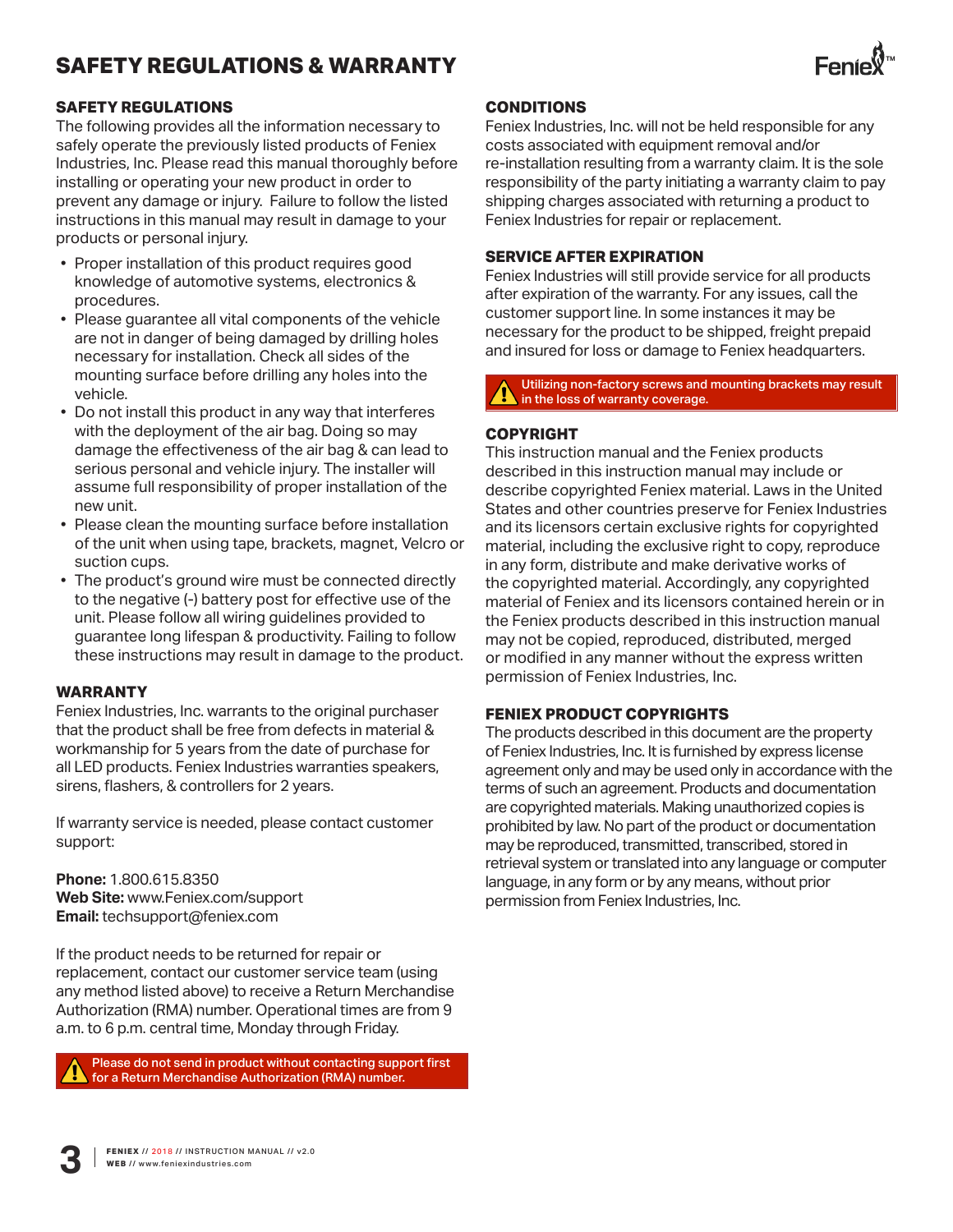### **BOX CONTENTS, DIMENSIONS, SPECIFICATIONS**

#### **BOX CONTENTS**

| <b>COMPONENTS: STORM PRO 100 WATT</b> | <b>QUANTITY</b> |  |
|---------------------------------------|-----------------|--|
| Storm Pro 100w Amplifier              | $1*$            |  |
| Microphone                            |                 |  |
| Microphone Clip                       |                 |  |
| Screws                                |                 |  |



| COMPONENTS: STORM PRO 200 WATT | <b>QUANTITY</b> |
|--------------------------------|-----------------|
| Storm Pro 200w Amplifier       | $1*$            |
| Microphone                     |                 |
| Microphone Clip                |                 |
| Screws                         |                 |



# A IMPORTANT



If your Storm Pro Siren has the label/logo pictured, it is NOT COMPATIBLE with 4200 DataLink. DO NOT CONNECT IT via RJ45 to the 4200 System.

# **DIMENSIONS**









#### **SYSTEM SPECIFICATIONS**

| Input Voltage          | 12 VDC                        |
|------------------------|-------------------------------|
| Max Amperage           | 10 Amps (onboard fuse: 20a)   |
| <b>Standby Current</b> | 30 <sub>m</sub> A             |
| Impedance              | 11 Ohms                       |
| Siren Output           | 100 Watts or 200 Watts        |
| Siren Voltage          | 35y RMS                       |
| Mic Dimensions         |                               |
| 100w Dimensions        | $4.09"$ W x 6.96" D x 2.50" H |
| 200w Dimensions        | 6.65" W x 6.96" D x 2.50" H   |
| Housing                | Aluminum                      |
| External Fuse          | 125% of Circuit Load          |
| Warranty               | 2 Years                       |

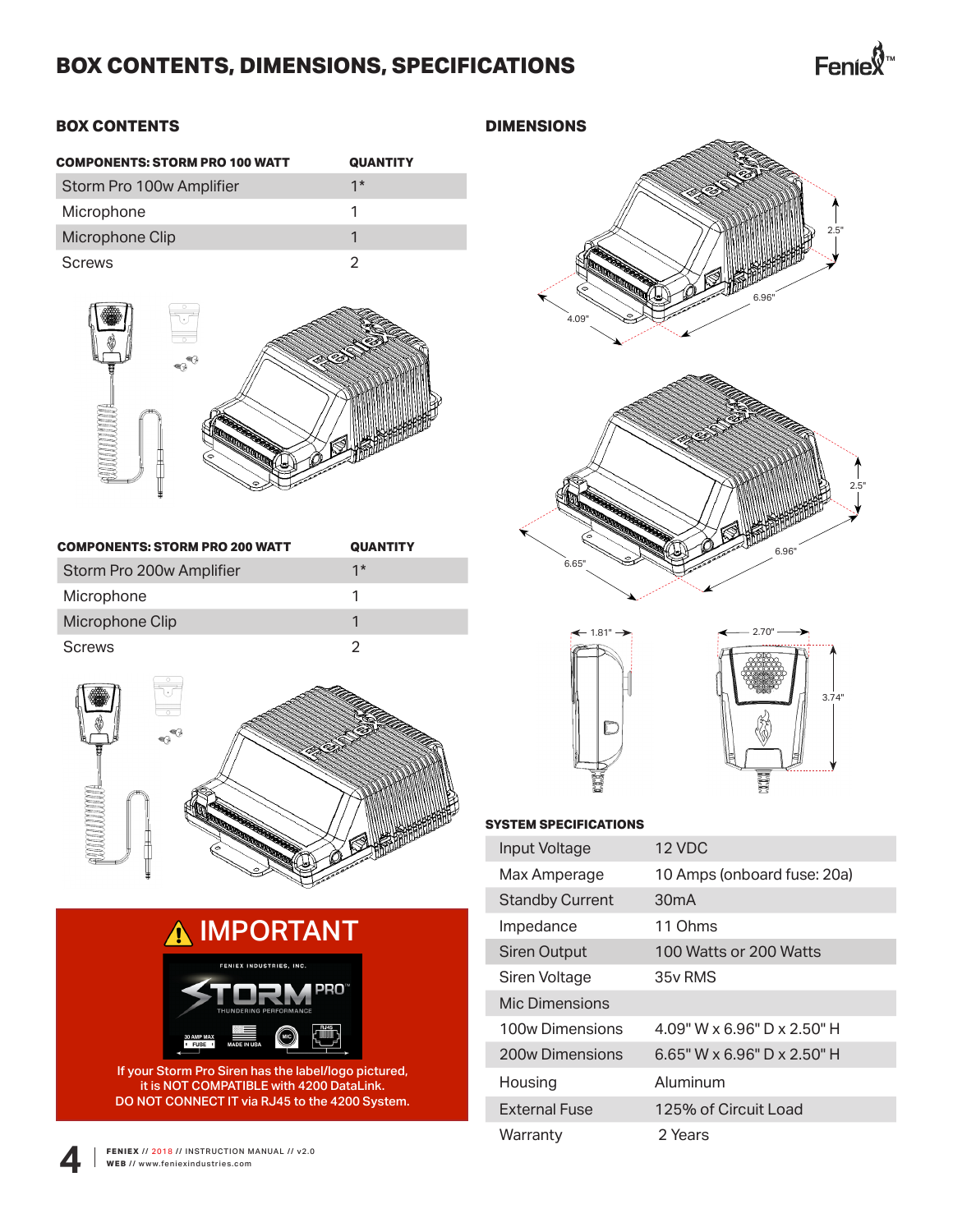### **WIRING**



| <b>KEY</b> | <b>FUNCTION</b> | <b>POLARITY</b> | <b>CONNECTION</b>       |
|------------|-----------------|-----------------|-------------------------|
| A          | Positive        | $12v (+)$       | Positive Terminal       |
| B          | Ground          | $12v(-)$        | Ground Terminal         |
| C          | Tone 1          | $12v (+)$       | <b>Latching Switch</b>  |
| D          | Tone 2          | $12v (+)$       | <b>Latching Switch</b>  |
| E          | Tone 3          | $12v (+)$       | Latching Switch         |
| F          | Tone 4          | $12v (+)$       | Latching Switch         |
| G          | Horn Ring       | $12v (+)$       | Vehicle Horn Signal     |
| н          | Park Kill       | $12v (+)$       | Vehicle Park Signal     |
| I          | Rebroadcast     | $12v (+)$       | <b>Latching Switch</b>  |
| J          | Radio Input     | N/A             | Radio Speaker Output    |
| K          | Radio Input     | N/A             | Radio Speaker Output    |
| L          | 100w Speaker    | N/A             | Speaker Terminal        |
| M          | 100w Speaker    | N/A             | <b>Speaker Terminal</b> |
|            |                 |                 |                         |



it is NOT COMPATIBLE with 4200 DataLink. DO NOT CONNECT IT via RJ45 to the 4200 System.



**Fenie** 

| <b>KEY</b>               | <b>FUNCTION</b>   | <b>POLARITY</b> | <b>CONNECTION</b>           |
|--------------------------|-------------------|-----------------|-----------------------------|
| A                        | Positive          | $12v (+)$       | <b>Positive Terminal</b>    |
| Β                        | Ground            | $12v(-)$        | <b>Ground Terminal</b>      |
| C                        | Tone 1/Speaker 1  | $12v (+)$       | <b>Latching Switch</b>      |
| D                        | Tone 2/Speaker 1  | $12v (+)$       | Latching Switch             |
| E                        | Tone 3/Speaker 1  | $12v (+)$       | <b>Latching Switch</b>      |
| F                        | Tone 4/Speaker 1  | $12v (+)$       | Latching Switch             |
| G                        | Tone 5/Speaker 1  | $12v (+)$       | <b>Latching Switch</b>      |
| Н                        | Tone 6/Speaker 1  | $12v (+)$       | Latching Switch             |
| $\overline{\phantom{a}}$ | Tone 1/Speaker 2  | $12v (+)$       | <b>Latching Switch</b>      |
| J                        | Tone 2/Speaker 2  | $12v (+)$       | Latching Switch             |
| Κ                        | Tone 3/Speaker 2  | $12v (+)$       | <b>Latching Switch</b>      |
| L                        | Tone 4/Speaker 2  | $12v (+)$       | Latching Switch             |
| M                        | Tone 5/Speaker 2  | $12v (+)$       | Latching Switch             |
| Ν                        | Tone 6/Speaker 2  | $12v (+)$       | Latching Switch             |
| O                        | <b>Dual Delay</b> | $12v (+)$       | <b>Latching Switch</b>      |
| Ρ                        | Horn Ring         | $12v (+)$       | Vehicle Horn Signal         |
| Q                        | Park Kill         | $12v (+)$       | Vehicle Park Signal         |
| R                        | Rebroadcast       | $12v (+)$       | Latching Switch             |
| S                        | Radio Input       | N/A             | <b>Radio Speaker Output</b> |
| Τ                        | Radio Input       | N/A             | Radio Speaker Output        |
| U                        | 100w Speaker 2    | N/A             | Speaker 2 Terminal          |
| V                        | 100w Speaker 2    | N/A             | Speaker 2 Terminal          |
| W                        | 100w Speaker 1    | N/A             | Speaker 1 Terminal          |
| Χ                        | 100w Speaker 1    | N/A             | Speaker 1 Terminal          |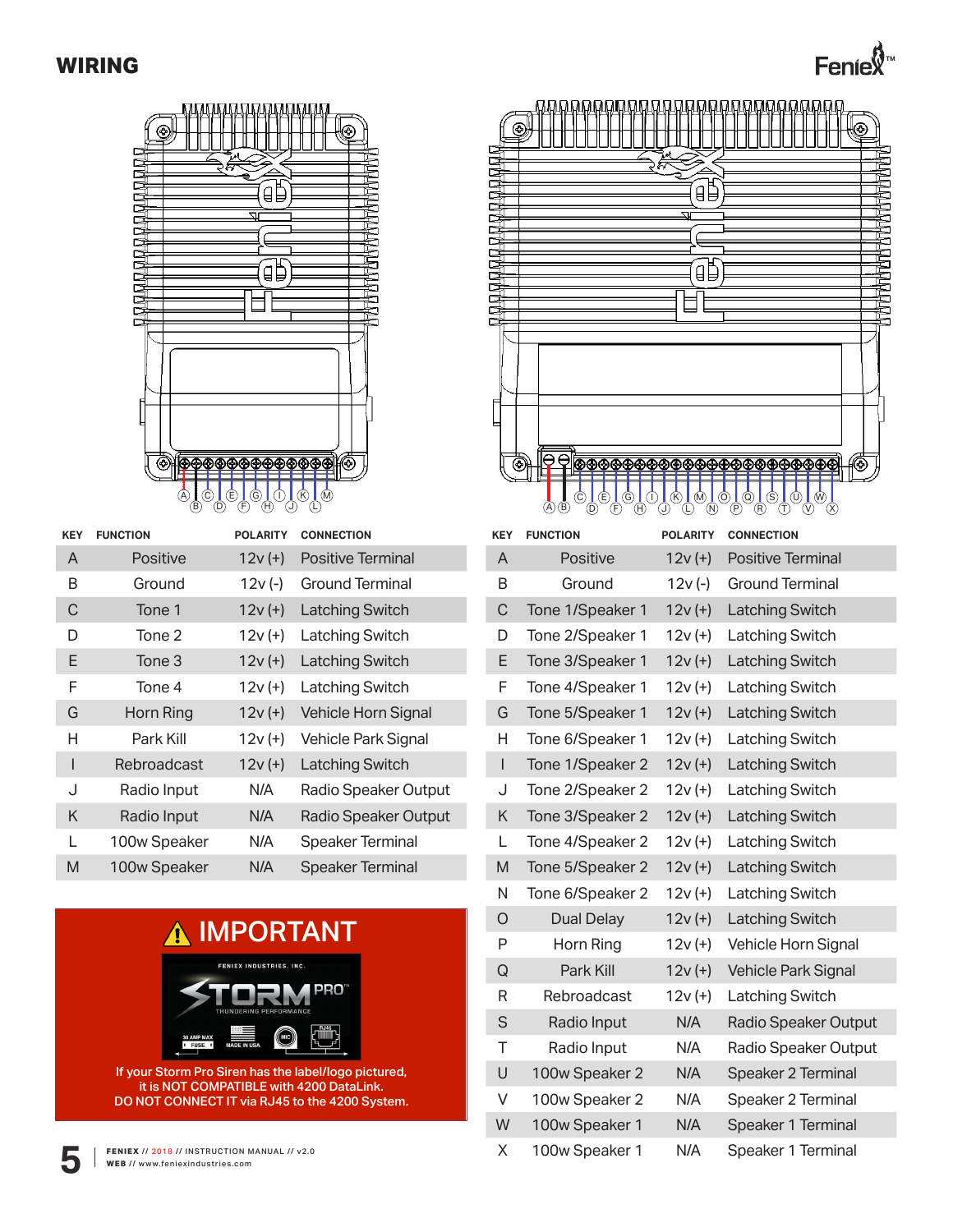## **INSTALLATION INSTRUCTIONS**

#### **POWER**

To power the unit, extend the red wire to a 12v (+) post. Extend the black wire to the ground post.

#### **SPEAKER CONNECTION**

Connect the speaker(s) to the corresponding output (dependant on the siren model as shown below):

- **Storm Pro 100w**
	- Outputs L & M
- **Storm Pro 200w**
	- Outputs W & X (not polarity dependant)<br>• Outputs U & V (not polarity dependant)
	- Outputs U & V (not polarity dependant)

Speaker outputs are not polarity dependant.

#### **SIREN TONE ACTIVATION**

To activate siren tones, apply power to the corresponding input (dependant on siren model as shown below:

- **Storm Pro 100w**
	- Inputs C, D, E, & F
- **Storm Pro 200w**
	- Inputs C, D, E, F, G, & H for speaker #1
	- Inputs I, J, K, L, M, & N for speaker #2

#### **SIREN TONE SELECTION**

To cycle through tones activate desired port and momentarily press the tone selector switch to cycle to next tone.





If your Storm Pro Siren has the label/logo pictured, it is NOT COMPATIBLE with 4200 DataLink. DO NOT CONNECT IT via RJ45 to the 4200 System.

# **FENIEX** // 2018 // INSTRUCTION MANUAL // v2.0 **6 WEB** // www.feniexindustries.com

#### **SIREN TONES**

| 1) Wail           | 13) Ecto Siren              |
|-------------------|-----------------------------|
| 2) Yelp           | 14) Bad Boys                |
| 3) Fast Yelp      | 15) Move Out of the Way     |
| 4) Phaser         | 16) Pull Over               |
| 5) Mechanical     | 17) Step Out of the Vehicle |
| 6) Manual Wail    | 18) Step Out w/Hands Up     |
| 7) Hi/Lo          | 19) Remain in your Vehicle  |
| 8) P-Call [Slow]  | 20) Remain Windows Down     |
| 9) P-Call [Fast]  | 21) Test Tone               |
| 10) Horn & Phaser | 22) Italian Police*         |
| 11) Horn & Yelp   | 23) Italian Ambulance*      |
| 12) Phaser & Yelp | *Storm Pro 100w Only        |

#### **AUDIO TONES**

| Ectosiren                      | Siren Tone           |
|--------------------------------|----------------------|
| <b>Bad Boys</b>                | Song                 |
| Move Out of the Way            | Voice Command        |
| <b>Pull Over</b>               | <b>Voice Command</b> |
| Step Out of the Vehicle        | Voice Command        |
| Step Out Hands Up              | Voice Command        |
| Remain in Your Vehicle         | Voice Command        |
| Remain in Vehicle Windows Down | <b>Voice Command</b> |

For a single speaker, an activated tone with a higher input number overrides an activated tone with a lower input number. For example, if Tone 4 and Tone 3 are both activated for Speaker 1, the siren will play Tone 4 for Speaker 1.

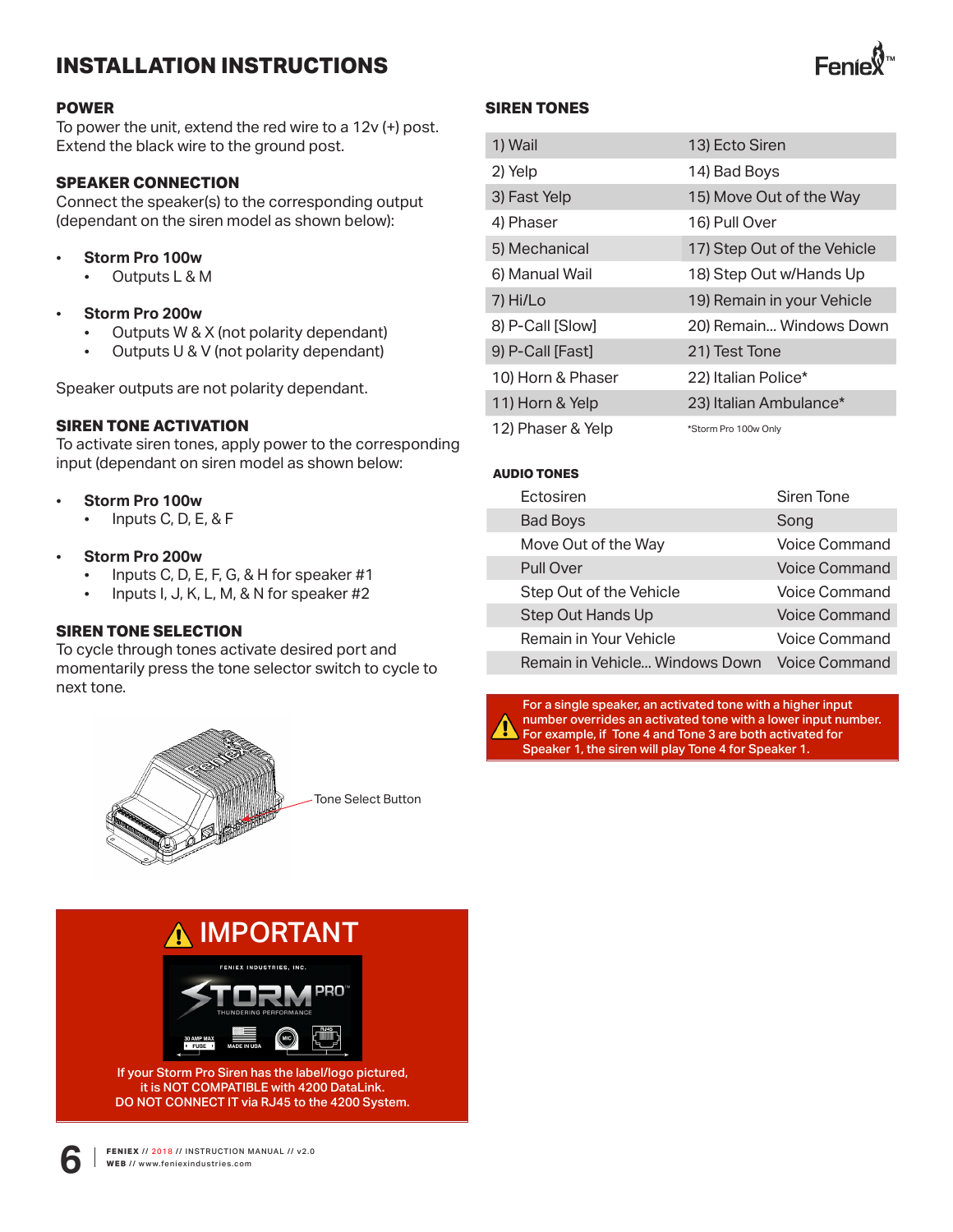## **OPERATING INSTRUCTIONS**

#### **PARK-KILL**

Park-Kill is used to deactivate any activated standard siren tone. Park-Kill does not deactivate audio recordings. The Park-Kill wire can be connected to your vehicle's overhead light, door trigger, or park-signal so that the siren is disabled when the door is opened or the vehicle is shifted to park.

#### **SIREN TONE OVERRIDE**

When either Radio Rebroadcast or the Microphone is activated, any activated tone, standard siren tone or audio recording, gets deactivated.

#### **RADIO REBROADCAST INPUTS**

To allow for the ability to rebroadcast your emergency band radio, simply splice in a wire to each of the two coming from the radio's speaker output. Connect those new wires to the input terminals on the Storm Pro. Polarity is not dependant.

#### **RADIO REBROADCAST ACTIVATION**

To activate your radio's rebroadcast through the siren amplifier/speaker, provide power to the the following terminal:

- **Storm Pro 100w**
	- Input I
- **Storm Pro 200w**
	- Input R

#### **DUAL SIREN DELAY**

Dual Delay can be used when both speakers play the same standard siren tone. When Dual Delay is activated, the tones start playing out of sync to create the delay effect. Dual Delay applies only for standard siren tones with Dual Delay capability. Dual Delay does not affect audio tones.

#### **HORN-RING**

Horn Ring can be used as a standard vehicle horn or used to quickly switch between two standard siren tones. To use Horn Ring as a vehicle horn, simply do not activate any of the tone inputs.

To use Horn Ring for tone switching, activate an input configured to a tone with Horn Ring capability. Momentarily activate the Horn Ring to switch between the configured tone and its alternate tone. Horn Ring does not affect audio tones.